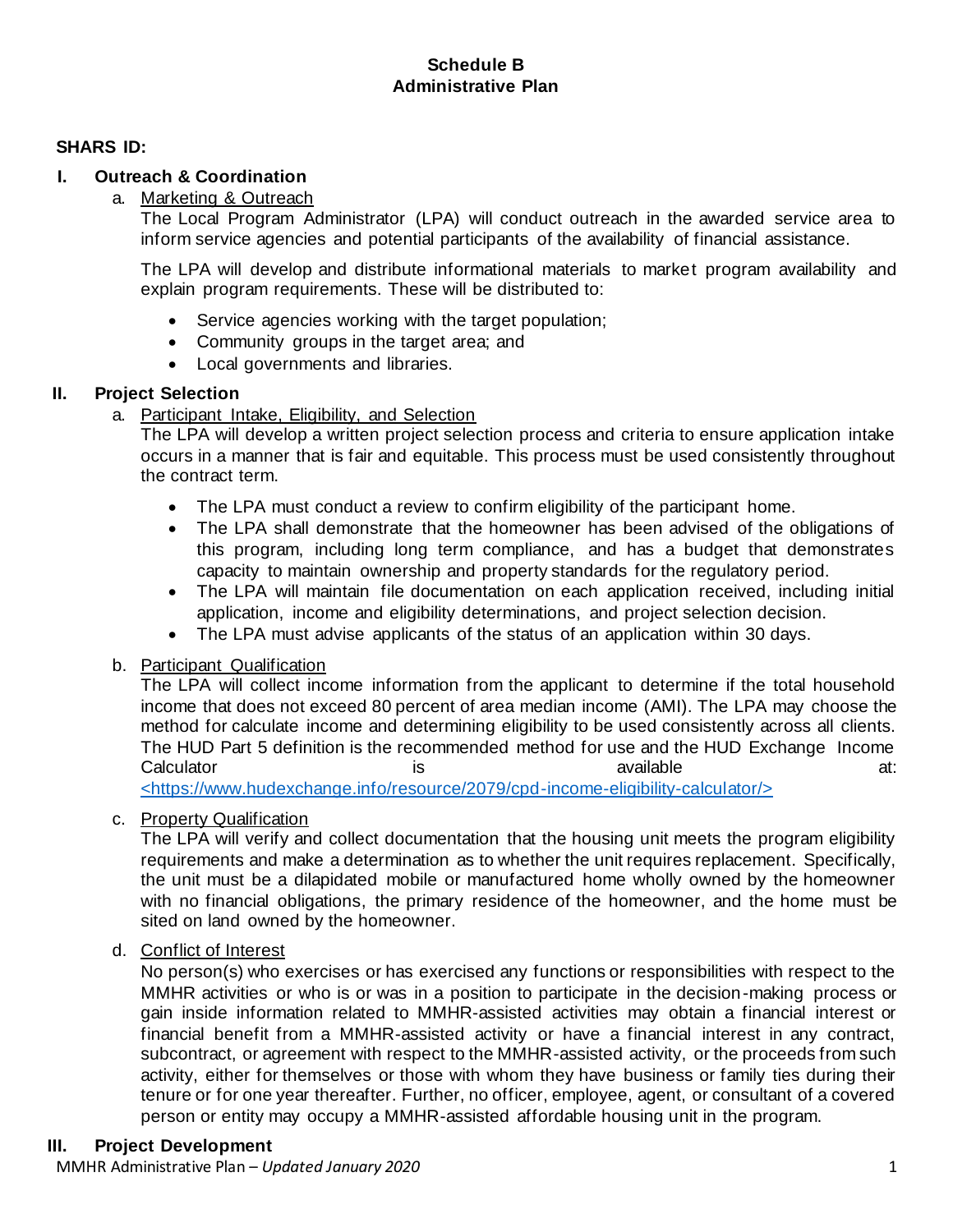## a. Eligible Costs

## • Project Hard Costs

Costs related to construction and replacing the unit, including:

- o Accessibility for disabled persons;
- o Meeting applicable codes, standards, and ordinances;
- o Permanent foundation;
- o Site preparation and utility connections;
- o Unit disposal;
- o Unit installation;
- o Unit purchase; and
- o Construction of new unit.

Costs must be substantiated by legible invoices to be eligible for reimbursement. LPAs must retain all supporting documentation and proof of payment in the project files.

### • Project Soft Costs (Project Delivery)

Costs incurred by the LPA to implement and deliver a specific MMHR assisted unit, including:

- o Applicant intake/eligibility review **for specific projects that DO move forward**;
- o Architectural/engineering fees to include specifications and job progress inspections;
- o Homeowner/contractor agreement execution;
- o Advisory Service for Relocation;
- o Environmental inspections/review;
- o Legal and accounting fees;
- o Dealer/installer set up coordination;
- o Inspections;
- o Preparation of cost estimate;
- o Preparation of scope of work and specifications;
- o Preparing for procurement and bidding process;
- o NYS Code inspection;
- o Recording fees/transaction taxes;
- o Temporary relocation assistance;
- o Title binders and insurance; and
- o Travel for grant administration **for work that IS project-specific**.

Project soft costs must be connected to a specific address and must be included in the per-unit total of MMHR funds invested in the unit that cannot exceed \$100,000 and may not exceed 10% of the project total.

#### • Administrative Costs

Costs incurred by the LPA to administer the overall program and are not directly connected to a specific unit, including:

- o Applicant intake/eligibility review **for units that DO NOT move forward**;
- o Communication (postage, phone, website);
- o Consultant fees for administration;
- o General management/oversight/coordination;
- o Office insurance/utilities/supplies;
- o Project audit/CPA services;
- o Staff salaries/wages for grant administration;
- o Staff fringe for grant administration; and
- o Travel for grant administration **for work that IS NOT project specific**.

Administrative funds must be documented and allocable to the administration of the grant. Administrative funds must not exceed 7.5% of the contract total.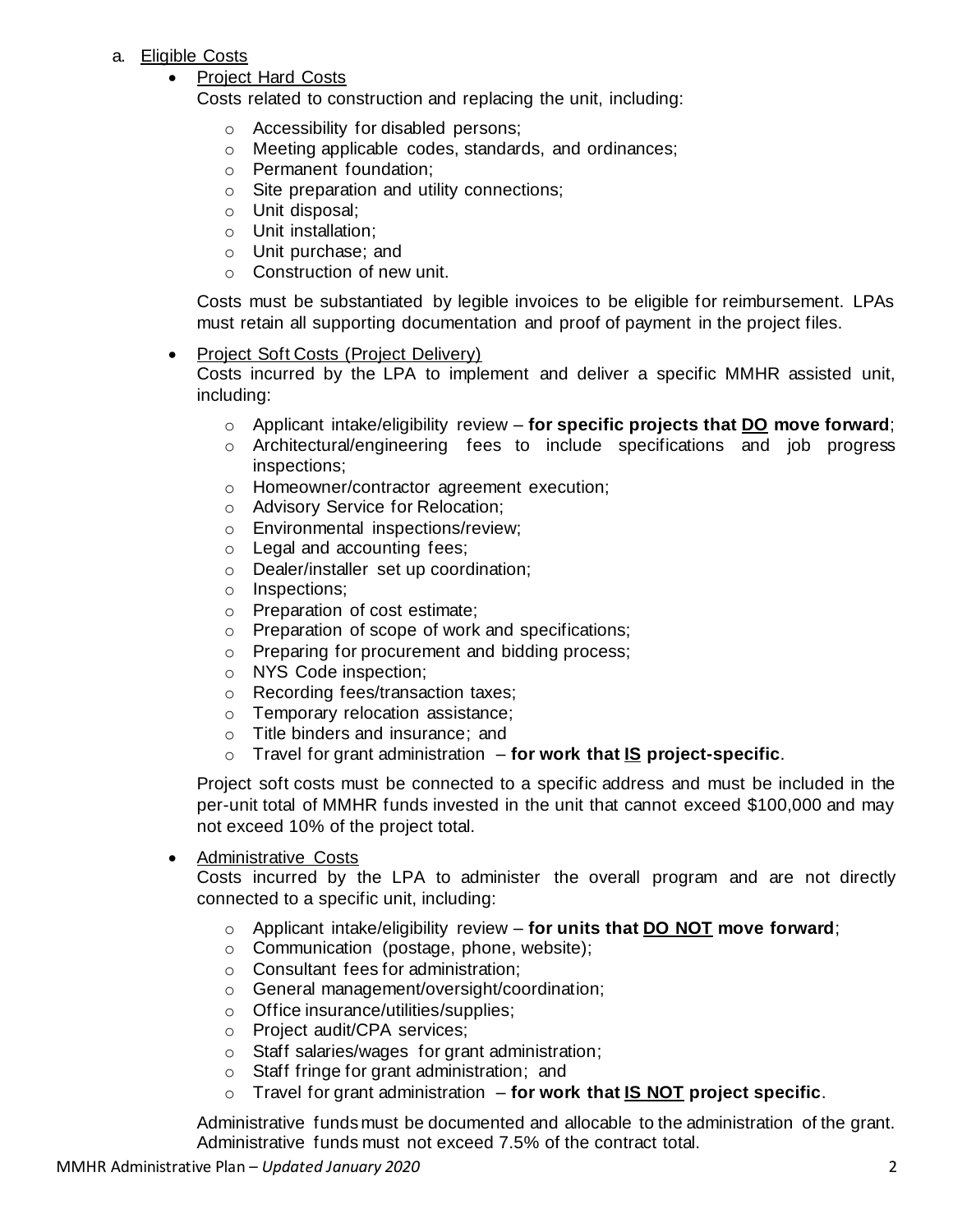## b. Project Budget & Scope

The LPA will estimate the cost of unit replacement using no more than \$100,000 MMHR funds per unit. Other funding sources may be leveraged as applicable.

The LPA will inspect the property, document dilapidation, and identify a replacement plan. Work scope must comply with program requirements.

### c. Temporary Relocation Assistance

The LPA shall make funds available for temporary relocation assistance to eligible property owners who are unable to voluntarily relocate during the demolition and construction phases of the project. Short term storage of homeowner appliances and possessions are also eligible costs.

## d. Property Standards

The LPA shall meet the property standards as applicable for program assisted units to ensure that the housing is decent, safe, and sanitary and meets all applicable Federal, State, and/or Local Code requirements upon completion.

- The new unit must be installed according to the installer's specifications and program guidelines as applicable.
- The new unit must meet the Manufactured Home Construction and Safety Standards at 24 CFR Part 3280.
- The new unit must be installed on a permanent foundation meeting the requirements of 24 CFR Part 3285.
- The new unit must be connected to permanent utility hookups.
- If the replacement unit is modular or site-built, the unit must meet all State and/or Local Code requirements for new construction.
- The LPA must ensure disposal of the unit in a NYS Department of Conservation (DEC) certified disposal facility. If demolition of the sub-standard unit is necessary, the LPA must adhere to the NYS Department of Labor (DOL) Code Rule 56 requirements for asbestos testing and removal prior to disposal.

## e. Environmental Review

The LPA will conduct a Site-Specific Environmental Review for each participating project site. Project activities may not proceed until the Office of Community Renewal (OCR) has approved the Site-Specific Environmental Review. The Environmental Compliance Handbook and Forms are available at: https://hcr.ny.gov/mobile-manufactured-home-replacement-program[mmhr#funding-round-materials.](https://hcr.ny.gov/mobile-manufactured-home-replacement-program-mmhr#funding-round-materials)

## **IV. Contractor Selection**

## a. Procurement Requirements

The LPA is required to establish a standard procedure for contractor selection. The procurement process must be free of collusion or intimidation, and the LPA must exercise appropriate oversight over the entire process to ensure that it is fair, efficient, and free of actual and perceived conflicts of interest.

For each project, the LPA will issue a request for contractor bids that details the work. A clear, written scope of work for the project must be the basis for the bids or proposals. The bids or proposals for all activities must be submitted directly to the LPA by the contractor or vendor.

Proposals must be solicited form an adequate number of qualified sources to permit reasonable competition consistent with the nature and requirements of the procurement. At a minimum, two bids must be received for each project and activity to establish the reasonableness of costs.

The LPA must select the lowest responsible bidder, and must document the bid solicitation, review, and selection process. Documentation must be maintained in the LPAs project files.

If pre-1978 property, the work must be conducted by an EPA RRP Certified Renovator, if applicable.